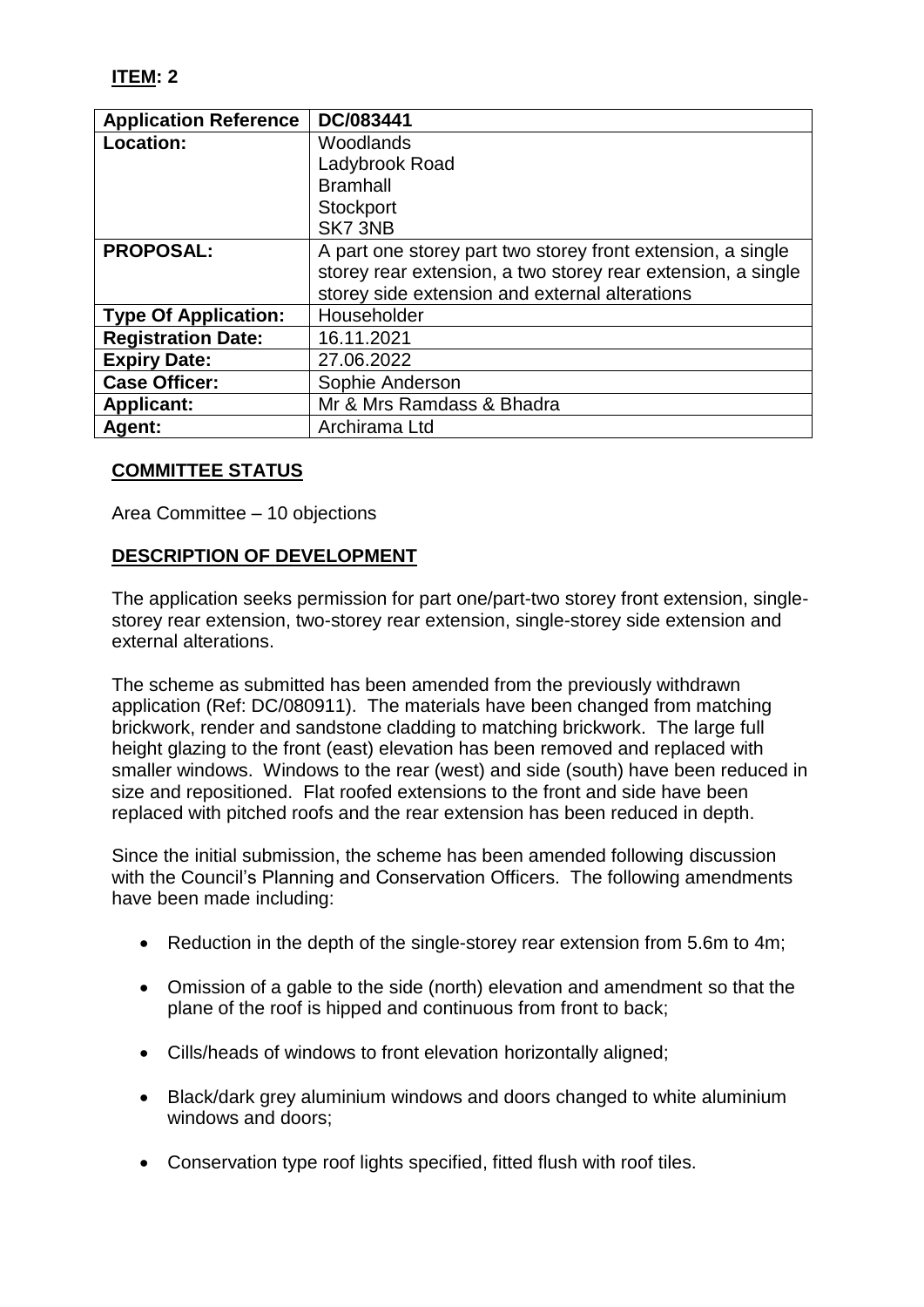The amended scheme is now as follows:

Part single/part two-storey front extension would projecting 6.0m and 2.9m at ground-floor and first floor level respectively. The height would measure 3.7m at ground floor level with a part hipped/flat roof. At first floor level the height would match the existing ridge height with a hipped pitched roof. The existing single-storey front extension would be demolished. The single-storey rear extension would project 4.0m, measure 8m wide and 3.1m high incorporating a flat roof. The two-storey rear extension would project 4.0m, measure 7.3m wide and would match the existing ridge height incorporating a pitched gable roof. The single-storey side extension would project 3.0m, measure 17.5m long and 4.0m high incorporating a lean to pitched roof. The extensions would be finished in matching materials. White aluminium windows and doors, art stone heads and cills and incorporate conservation roof lights.

# **SITE AND SURROUNDINGS**

The application property relates to Woodlands, Ladybrook Road, Bramhall which is located within the Bramhall Park Conservation Area. Special planning controls are in place to preserve and enhance the special character and appearance of the Conservation Area (Article 4(2) Direction) and Tree Preservation Orders (TPO) are also in place. Woodlands comprises a detached red brick house with a grey tiled roof and white Upvc and wooden window frames, set within a spacious plot and with mature landscaping. There are a variety of property types and styles within the street scene. The adjacent neighbours either side of the property are also large detached properties including Woodbrook to the north east and Old Wood to the south west. Immediately opposite are Dinglewood apartments.

# **POLICY BACKGROUND**

Section 38(6) of the Planning and Compulsory Purchase Act 2004 ("PCPA 2004") requires that planning applications be determined in accordance with the development plan unless material considerations indicate otherwise.

# **The Development Plan includes-**

- Policies set out in the Stockport Unitary Development Plan Review adopted 31st May 2006 which have been saved by direction under paragraph 1(3) of Schedule 8 to the Planning and Compulsory Purchase Act 2004; &
- Policies set out in the Stockport Local Development Framework Core Strategy Development Plan Document adopted 17<sup>th</sup> March 2011.

# **Saved policies of the SUDP Review**

CDH 1.8: Residential Extensions HC1.3 Special Control of Development in Conservation Areas

# **LDF Core Strategy/Development Management policies**

SD-2: Making Improvements to Existing Dwellings H-1: Design of Residential Development CS8: Safeguarding and Improving the Environment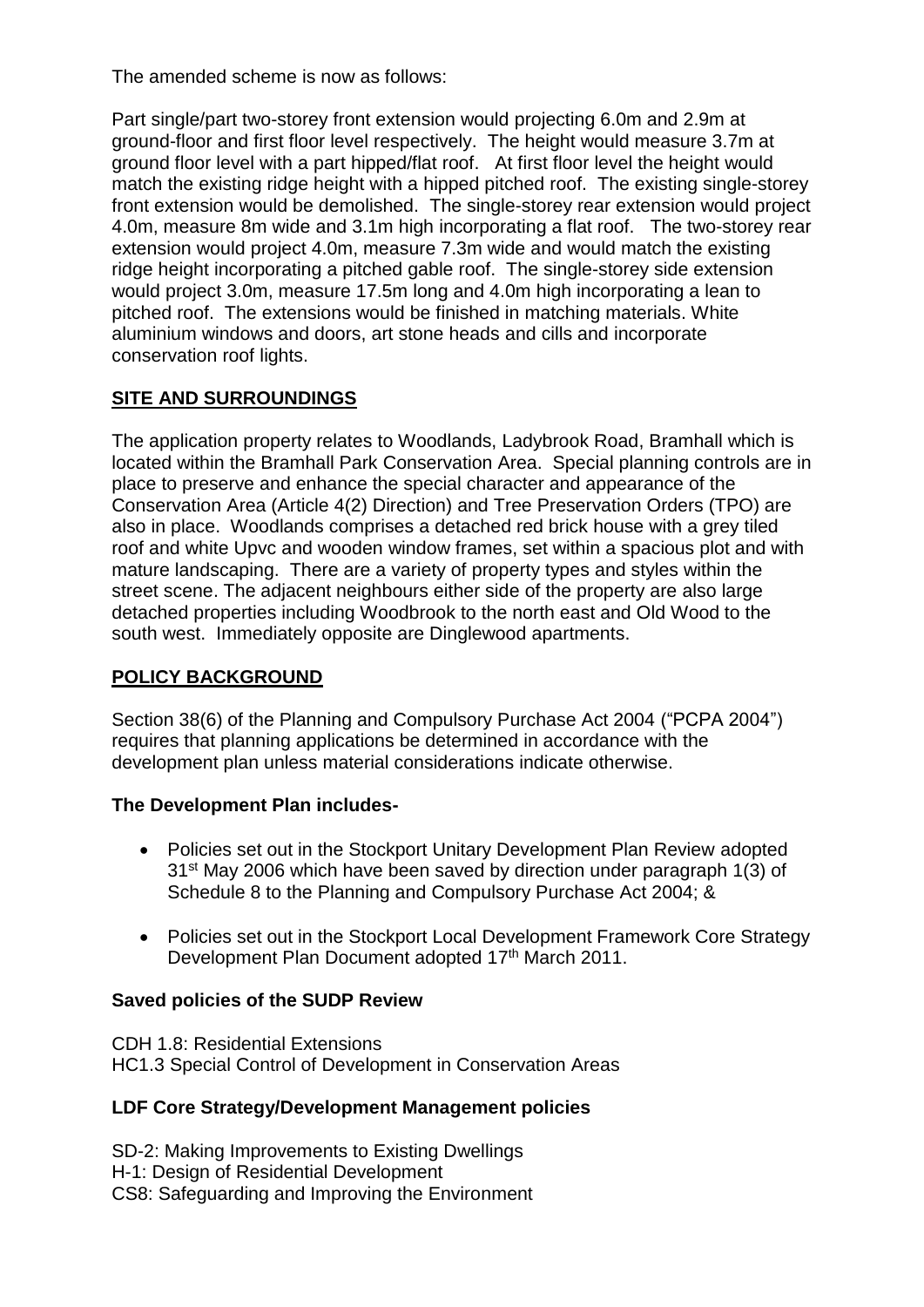## **Supplementary Planning Guidance**

Supplementary Planning Guidance does not form part of the Statutory Development Plan; nevertheless, it does provide non-statutory Council approved guidance that is a material consideration when determining planning applications.

'Extensions and Alterations to Dwellings' Supplementary Planning Document (adopted in February 2011) states that the issue of design is a highly important factor when the Council assessed proposals for extensions and alterations to a dwelling. The Council require all development to be designed to a high standard in order that it makes a positive contribution to the provision of an attractive built environment.

#### **National Planning Policy Framework**

A Revised National Planning Policy Framework (NPPF) issued by the Secretary of State for Housing, Communities and Local Government (MHCLG) in 2021 replaced the previous NPPF (originally issued 2012 & revised in 2018 and 2019). The NPPF has not altered the fundamental legal requirement under Section 38(6) of the Planning and Compulsory Purchase Act 2004 that decisions must be made in accordance with the Development Plan unless material considerations (such as the NPPF) indicate otherwise.

N.B. In respect of decision-taking the revised NPPF constitutes a "material consideration".

Para.1 *"The National Planning Policy Framework sets out the Government's planning policies for England and how these should be applied".*

Para.2 "*Planning law requires that applications for planning permission be determined in accordance with the development plan, unless material considerations indicate otherwise".*

Para.7 "*The purpose of the planning system is to contribute to the achievement of sustainable development".*

Para.8 "*Achieving sustainable development means that the planning system has three overarching objectives, which are interdependent and need to be pursued in mutually supportive ways (so that opportunities can be taken to secure net gains across each of the different objectives):*

- *a) an economic objective*
- *b) a social objective*
- *c) an environmental objective"*

Para.11 "*Plans and decisions should apply a presumption in favour of sustainable development.*

*For decision-taking this means:*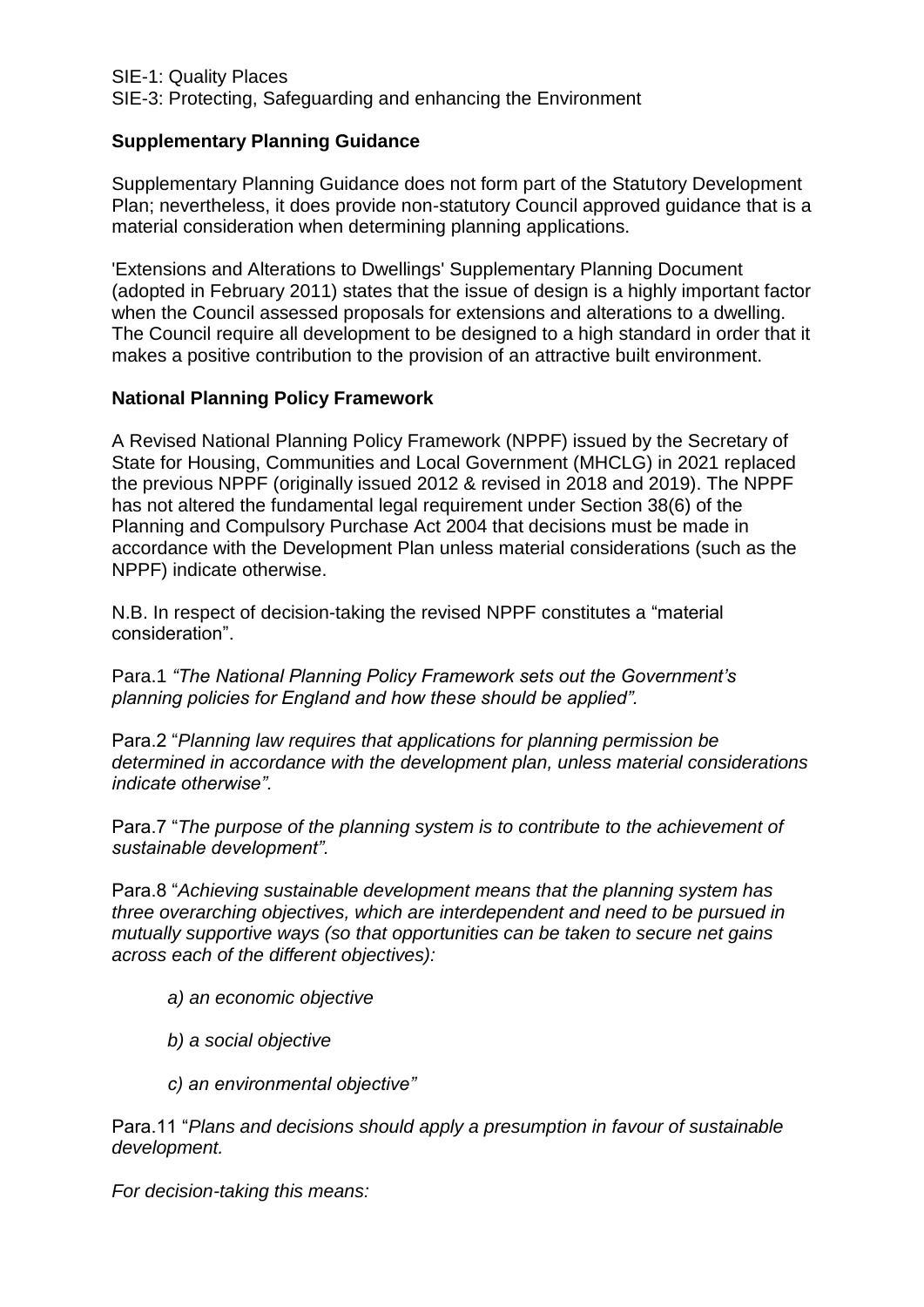*c) approving development proposals that accord with an up-to-date development plan without delay; or*

*d) where there are no relevant development plan policies, or the policies which are most important for determining the application are out-of-date, granting permission unless:*

*i. the application of policies in this Framework that protect areas or assets of particular importance provides a clear reason for refusing the development proposed; or*

*ii. any adverse impacts of doing so would significantly and demonstrably outweigh the benefits, when assessed against the policies in this Framework taken as a whole".*

Para.12 "*…...Where a planning application conflicts with an up-to-date development plan (including any neighbourhood plans that form part of the development plan), permission should not usually be granted. Local planning authorities may take decisions that depart from an up-to-date development plan, but only if material considerations in a particular case indicate that the plan should not be followed".*

Para.38 "*Local planning authorities should approach decisions on proposed development in a positive and creative way…... Decision-makers at every level should seek to approve applications for sustainable development where possible".*

Para.47 "*Planning law requires that applications for planning permission be determined in accordance with the development plan, unless material considerations indicate otherwise. Decisions on applications should be made as quickly as possible, and within statutory timescales unless a longer period has been agreed by the applicant in writing".*

Para.126 "*The creation of high quality, beautiful and sustainable buildings and places is fundamental to what the planning and development process should achieve. Good design is a key aspect of sustainable development, creates better places in which to live and work and helps make development acceptable to communities".*

Para.130 *"Planning policies and decisions should ensure that developments:*

*a) will function well and add to the overall quality of the area, not just for the short term but over the lifetime of the development;*

*b) are visually attractive as a result of good architecture, layout and appropriate and effective landscaping;*

*c) are sympathetic to local character and history, including the surrounding built environment and landscape setting, while not preventing or discouraging appropriate innovation or change (such as increased densities);*

*d) establish or maintain a strong sense of place, using the arrangement of streets, spaces, building types and materials to create attractive, welcoming and distinctive places to live, work and visit;*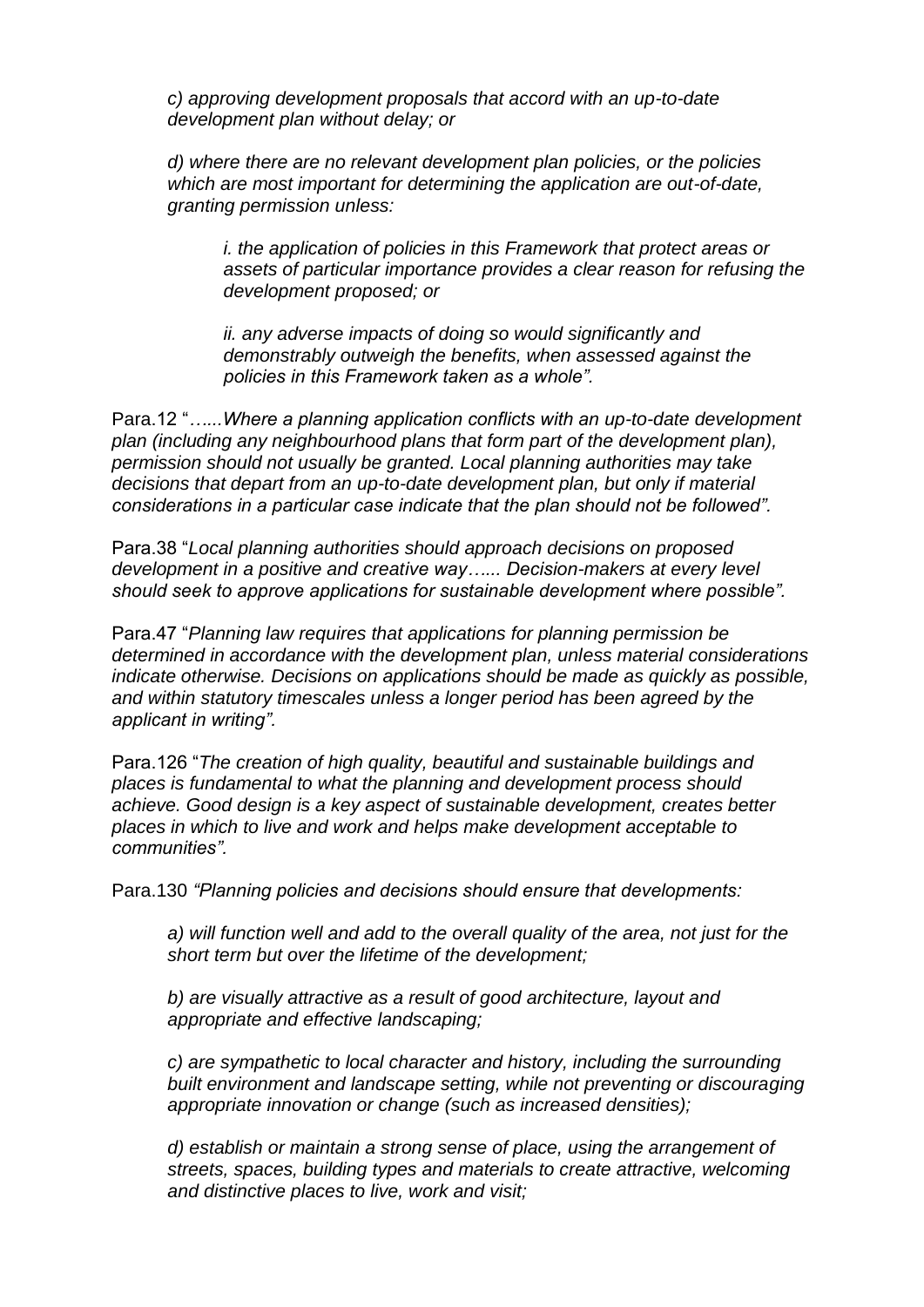*e) optimise the potential of the site to accommodate and sustain an appropriate amount and mix of development (including green and other public space) and support local facilities and transport networks; and*

*f) create places that are safe, inclusive and accessible and which promote health and well-being, with a high standard of amenity for existing and future users 49; and where crime and disorder, and the fear of crime, do not undermine the quality of life or community cohesion and resilience."* 

Para.131 *"Trees make an important contribution to the character and quality of urban environments, and can also help mitigate and adapt to climate change. Planning policies and decisions should ensure that new streets are tree-lined, that opportunities are taken to incorporate trees elsewhere in developments (such as parks and community orchards), that appropriate measures are in place to secure the long-term maintenance of newly-planted trees, and that existing trees are retained wherever possible."*

Para.134 *"Development that is not well designed should be refused, especially where it fails to reflect local design policies and government guidance on design, taking into account any local design guidance and supplementary planning documents such as design guides and codes. Conversely, significant weight should be given to:*

*a) development which reflects local design policies and government guidance on design, taking into account any local design guidance and supplementary planning documents such as design guides and codes; and/or*

*b) outstanding or innovative designs which promote high levels of sustainability, or help raise the standard of design more generally in an area, so long as they fit in with the overall form and layout of their surroundings.*

Para.157 states *"In determining planning applications, local planning authorities should expect new development to:*

*a) comply with any development plan policies on local requirements for decentralised energy supply unless it can be demonstrated by the applicant, having regard to the type of development involved and its design, that this is not feasible or viable; and*

*b) take account of landform, layout, building orientation, massing and landscaping to minimise energy consumption".*

Para.194 *"In determining applications, local planning authorities should require an applicant to describe the significance of any heritage assets affected, including any contribution made by their setting. The level of detail should be proportionate to the assets' importance and no more than is sufficient to understand the potential impact of the proposal on their significance. As a minimum the relevant historic environment record should have been consulted and the heritage assets assessed using appropriate expertise where necessary. Where a site on which development is proposed includes, or has the potential to include, heritage assets with archaeological interest, local planning authorities should require developers to*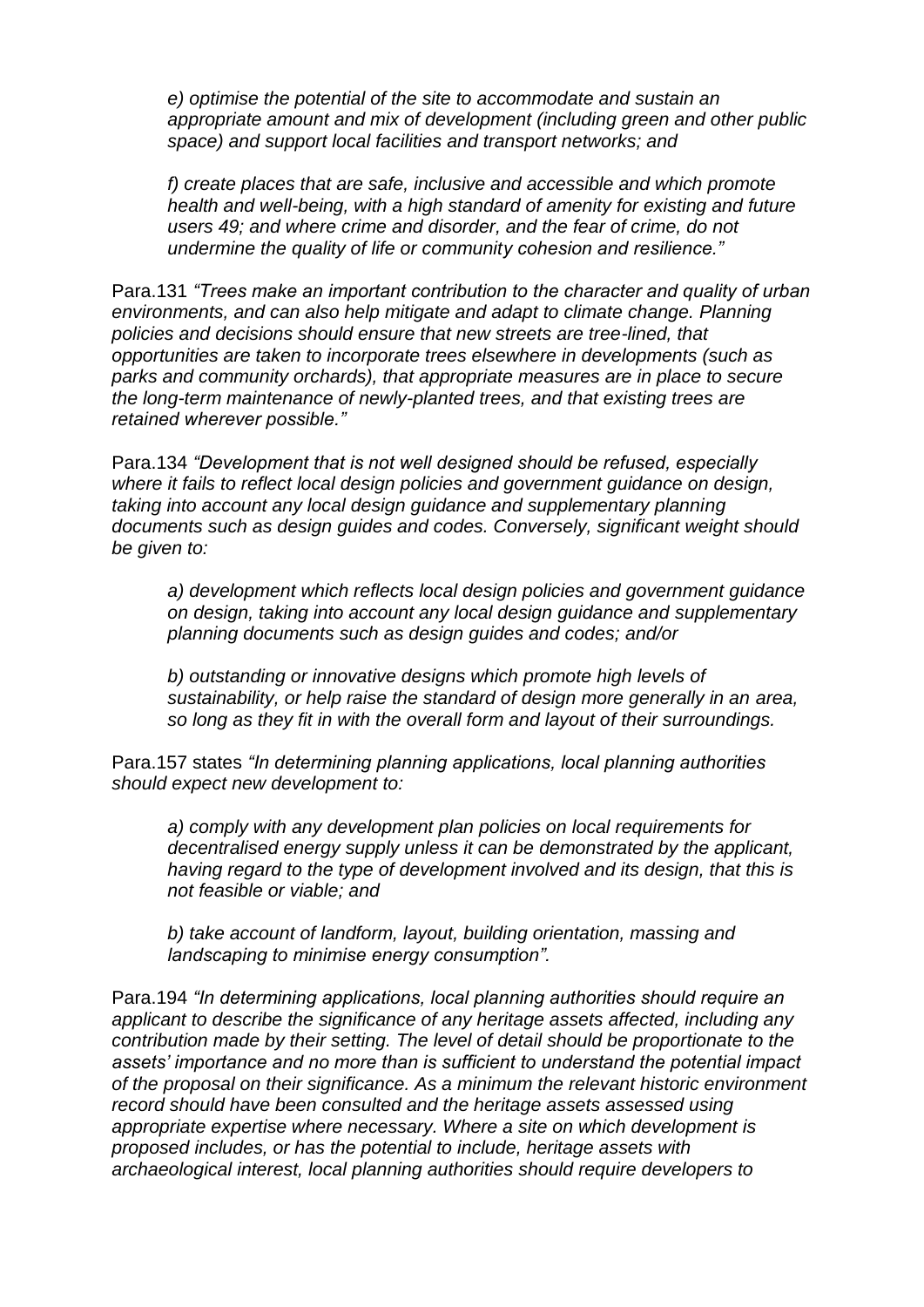*submit an appropriate desk-based assessment and, where necessary, a field evaluation."*

Para.195 "*Local planning authorities should identify and assess the particular significance of any heritage asset that may be affected by a proposal (including by development affecting the setting of a heritage asset) taking account of the available evidence and any necessary expertise. They should take this into account when considering the impact of a proposal on a heritage asset, to avoid or minimise any conflict between the heritage asset's conservation and any aspect of the proposal."*

Para.197 *"In determining applications, local planning authorities should take account of:*

*a) the desirability of sustaining and enhancing the significance of heritage assets and putting them to viable uses consistent with their conservation;*

*b) the positive contribution that conservation of heritage assets can make to sustainable communities including their economic vitality; and*

*c) the desirability of new development making a positive contribution to local character and distinctiveness.*

Para.199 *"When considering the impact of a proposed development on the significance of a designated heritage asset, great weight should be given to the asset's conservation (and the more important the asset, the greater the weight should be). This is irrespective of whether any potential harm amounts to substantial harm, total loss or less than substantial harm to its significance."*

Para.203 "*The effect of an application on the significance of a non-designated heritage asset should be taken into account in determining the application. In weighing applications that directly or indirectly affect non-designated heritage assets, a balanced judgement will be required having regard to the scale of any harm or loss and the significance of the heritage asset."*

Para.219 "*existing policies should not be considered out-of-date simply because they were adopted or made prior to the publication of this Framework. Due weight should be given to them, according to their degree of consistency with this Framework (the closer the policies in the plan to the policies in the Framework, the greater the weight that may be given)".* 

#### **RELEVANT PLANNING HISTORY**

DC/080911: Part single, part double storey front, side and rear extensions with associated remodelling and external works, extended driveway to front and render to external walls, withdrawn 22-JUN-21.

DC/056259: Proposed part infill below existing front canopy, single storey rear extension, replacement of front balcony balustrade, replacement of front cladding, replacement of garage door, granted 02-OCT-14.

#### **NEIGHBOUR'S VIEWS**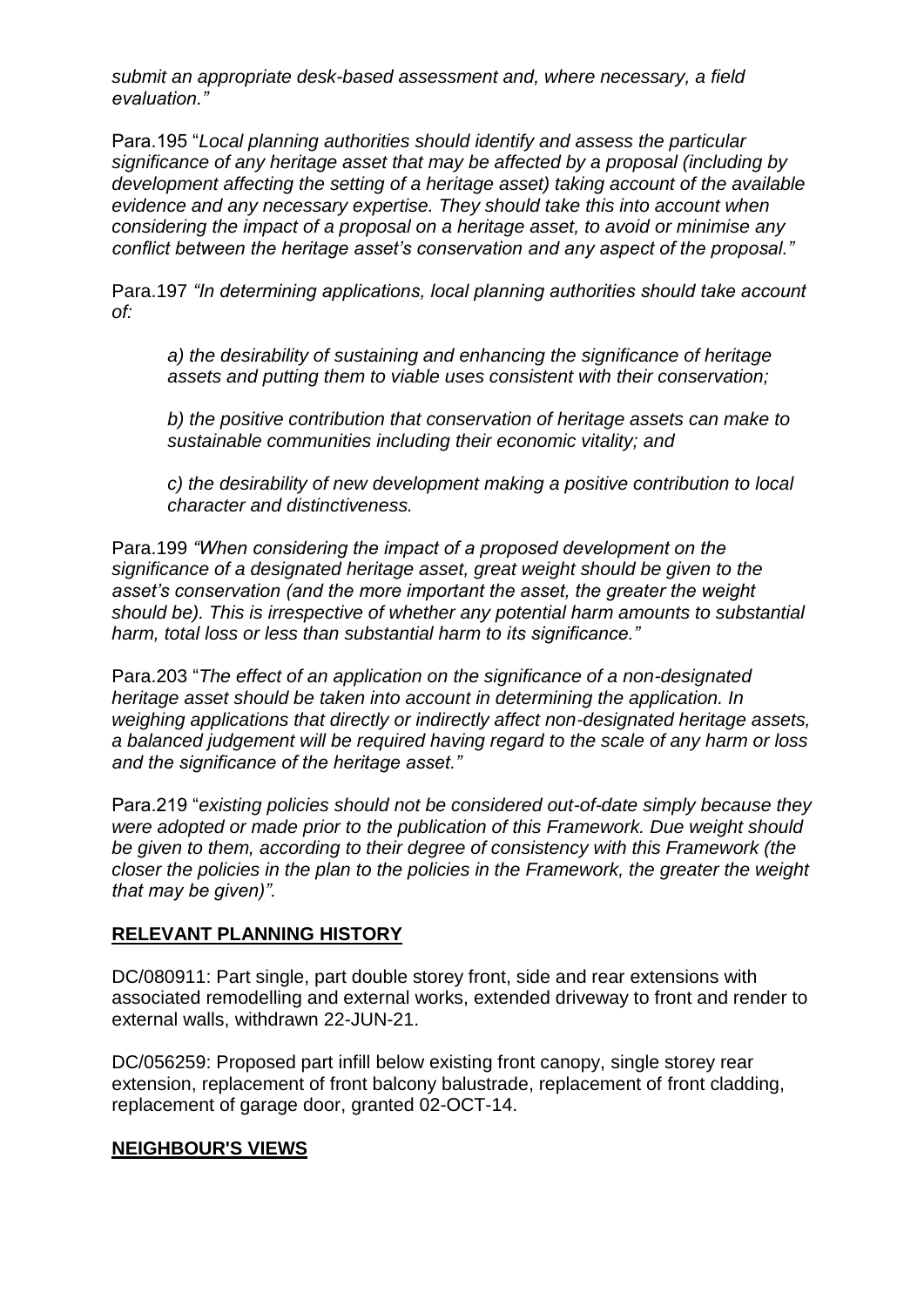The owners/occupiers of 19 surrounding properties were notified in writing of the application. As a result of the site being located within the Bramhall Park Conservation Area, a site notice was displayed in the area and a press notice advertised the proposed development and invited representations. The neighbour notification period expired on the 13th December 2021 and 15 representations were received including 10 letters of objections, 2 representations and 3 letters of support.

The main causes of concern are summarised below:

- Loss of traditional wooden windows and change of window design.
- Design of flat roof.
- Modern design which is out of keeping with the surrounding properties and the conservation area.
- Large scale of works, dominant and overbearing.
- Errors and disinformation with the submitted application.
- Adverse impacts on neighbouring properties including;, noise, amenity, loss of privacy/overlooking, overshadowing, light disturbance, light pollution and glare, odours and fumes from venting, concerns regarding access to works.
- Loss of open/non-built space.
- Harm to trees.

#### Letters of support can be summarised as:

- Nice design.
- As long as there is minimal disruption and noise, I am happy for this to go ahead.
- The scheme will enhance and modernise the existing external appearance of the property, which is currently somewhat dated and tired.
- The proposal is sympathetic to the immediate surroundings, which currently provides an interesting array of properties, both in terms of age, style and massing.
- I would like to offer full support for the proposed development.

#### Other neutral representations can be summarised as:

• The revised plans represent a reduction in size and are more sympathetic. Some concerns regarding privacy of neighbouring property but these could be addressed with conditions.

A planning and heritage statement and amended plans changing the colour of the windows and doors to white aluminium were submitted on 22<sup>nd</sup> February 2022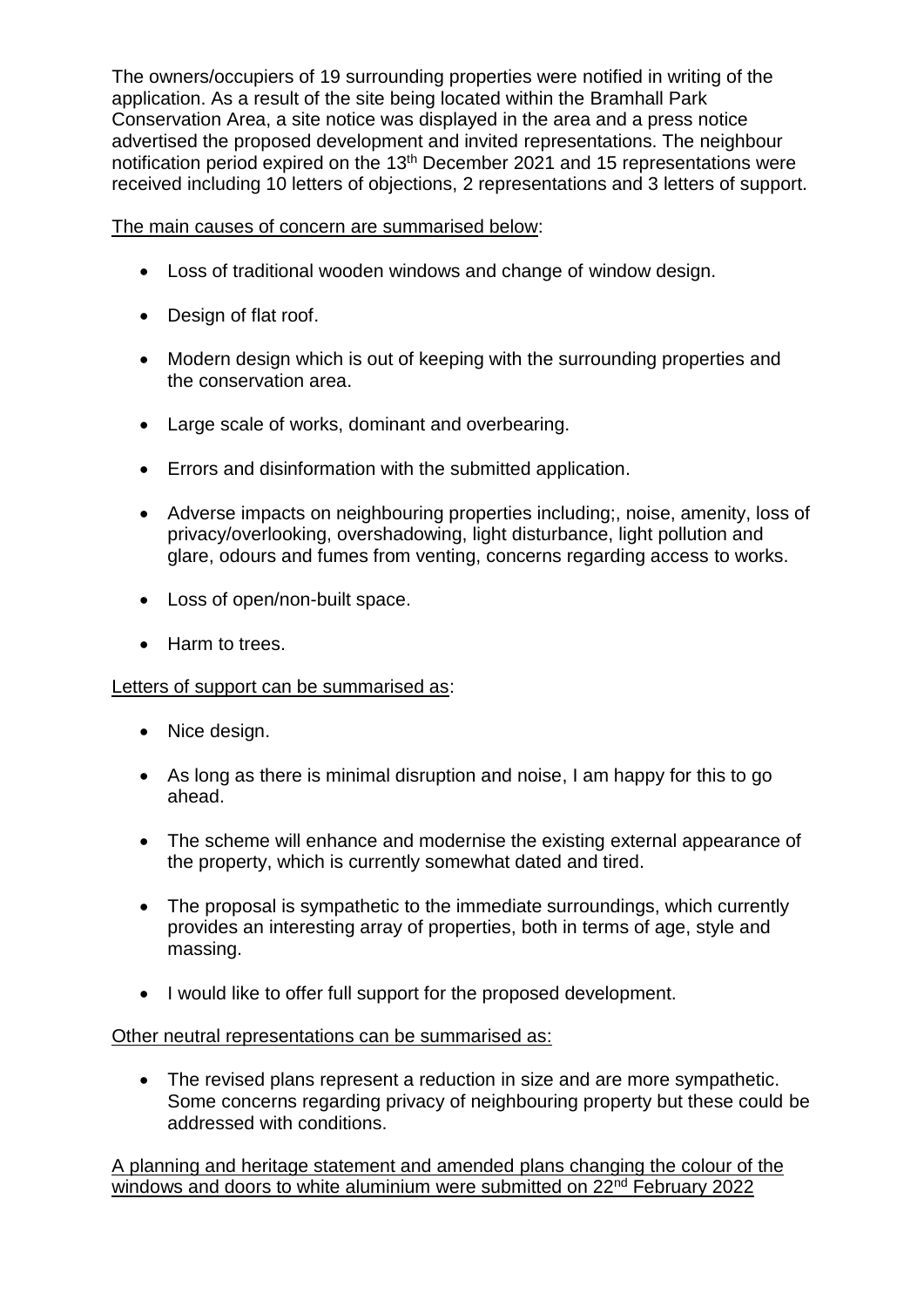(Revision B). Neighbouring properties were re-consulted from 23rd February to 5th March 2022 and a further two objections were received from neighbours who had previously commented, these are summarised below:

- Planning and heritage statement Criticisms with its late production and content.
- Concerns regarding relocation and potential exhausting of the boiler.
- The amendments make no concession to our concerns and are miniscule in the overall context of the proposed works.

Following discussions with the Council's Conservation Officer, amended plans were submitted on 15<sup>th</sup> March 2022 (Revision C) for the:

- Omission of a gable to the side (north) elevation and amendment of the roof design to that the plane of the roof is hipped and continuous from front to back;
- Cills/heads of windows to front elevation horizontally aligned;
- Conservation type roof lights specified, fitted flush with roof tiles.

Neighbouring properties were re-consulted from 21st March 2022 to 31st March 2002. A further two comments were received from neighbours who had previously commented to re-iterate previous concerns and make the following additional points which can be summarised as:

- The amendments are a very minor improvement to design details but do not address principal Conservation Area concerns or the fundamental planning issues.
- Concerns regarding the flat roof and roof lights remain.
- We continue to object and the previously uploaded objection statements still stand.

Further plans were also submitted on 24<sup>th</sup> May (Revision D) to reduce the extent of the single storey rear extension from 5.6m in depth to 4m in depth. Surrounding properties were not formally re-consulted on these amended plans as they were not considered to make significant amendments to the proposal.

# **CONSULTEE RESPONSES**

Conservation and Heritage Team: Woodlands is a C20th detached house located within the Bramhall Park Conservation Area, set back from the street frontage to Ladybrook Road and occupying a large plot. The property frontage is open, affording direct views of the front elevation from the public realm. The property is subject to special planning controls via an Article 4(2) Direction to assist the ongoing preservation and enhancement of the special character and appearance of the conservation area. A conservation area character appraisal is available from this link: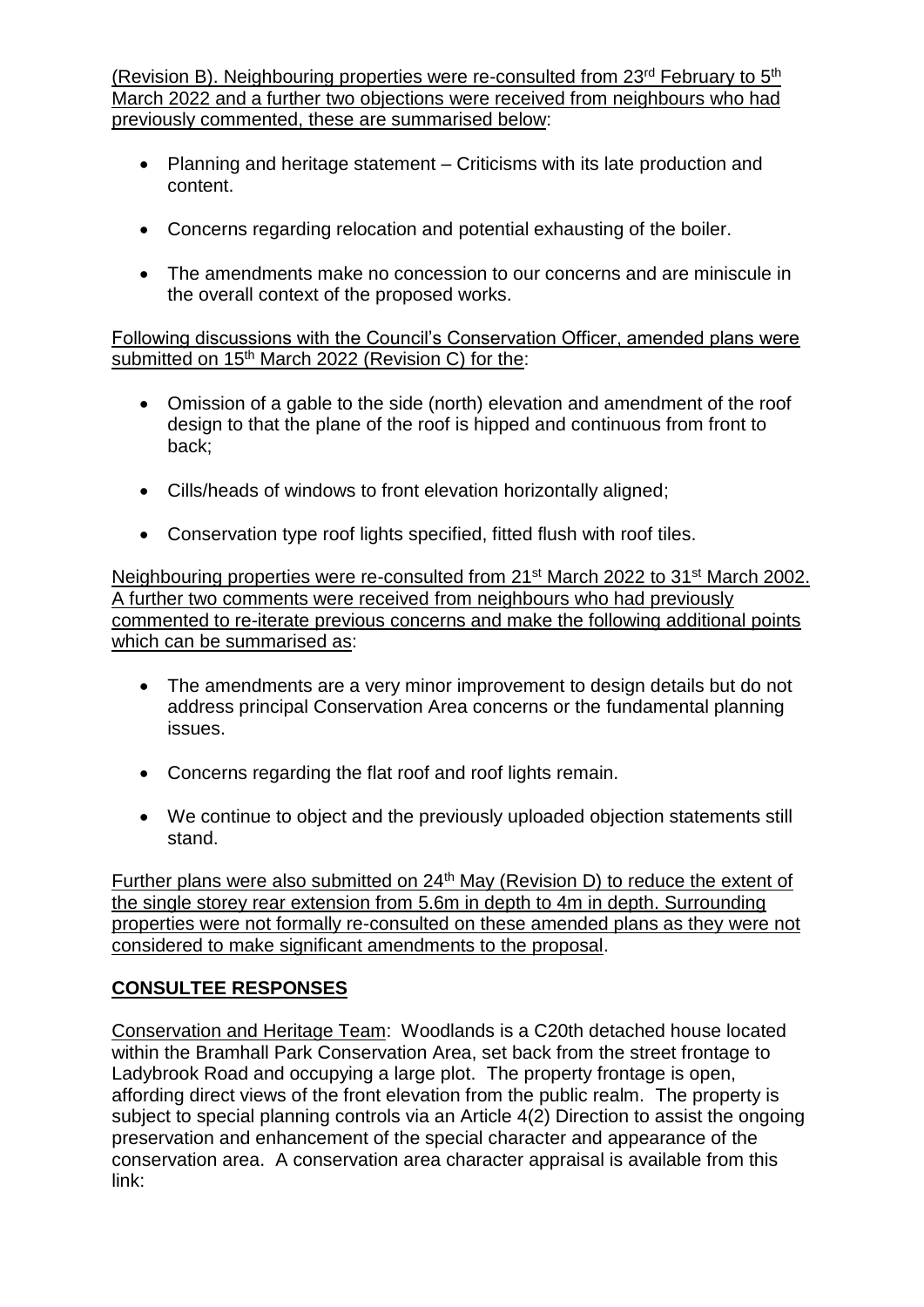#### [Bramhall Park Text Only Conservation Area Character Appraisal \(live-iag-static](https://live-iag-static-assets.s3-eu-west-1.amazonaws.com/pdf/Stockport+Historic+Environment+Database/Bramhall+Park+/Bramhall+Park+Text+Only+Conservation+Area+Character+Appraisal.pdf)[assets.s3-eu-west-1.amazonaws.com\)](https://live-iag-static-assets.s3-eu-west-1.amazonaws.com/pdf/Stockport+Historic+Environment+Database/Bramhall+Park+/Bramhall+Park+Text+Only+Conservation+Area+Character+Appraisal.pdf)

The original house has been previously altered and extended and is of no particular architectural or historic interest, making a neutral contribution to the special interest of the conservation area. Whilst there is a variety of architectural styles along Ladybrook Road, the building form and scale of Woodlands, together with its palette of external materials are broadly consistent with the prevailing character of the conservation area. Whilst the submitted plans involve further enlargement of the house, it is considered these will have a neutral impact upon the significance of the conservation area as a designated heritage asset. The design of the proposal has been amended in accordance with ongoing advice to the architect. It is recommended that the following planning conditions are applied to any approval in order to ensure close attention is paid to the selection of external materials and architectural detailing:

#### Condition:

Notwithstanding the information shown on the submitted drawings, no external construction shall take place until a detailed schedule of all of the proposed materials of external construction has been submitted to and approved in writing by the local planning authority and samples have been made available on site. The schedule shall also include details of design, materials and finish of verges/eaves. Development shall not be carried out except in accordance with the agreed schedule and samples.

#### Condition:

Notwithstanding the information shown on the submitted drawings no installation of windows and doors shall take place until details have been submitted to and approved in writing by the local planning authority. Unless otherwise agreed in writing all windows to the front elevation shall be side hung or fixed casements with a painted exterior finish. All windows/doors shall accord with the approved details.

#### Condition:

All roof lights hereby approved shall be conservation type, top hung fitted flush with the plane of the roof covering, coloured black and fitted with a central vertical glazing bar.

#### Reason:

In order to preserve or enhance the special architectural, artistic, historic or archaeological significance of the heritage asset, in accordance with Development Management Policy SIE-3 (Protecting, safeguarding and enhancing the environment) of the adopted Stockport Core Strategy, and in order to preserve or enhance the character or appearance of the Bramhall Park Conservation Area in accordance with saved UDP Review Policy HC1.3, "Special Control of Development in Conservation Areas".

It is further recommended that an informative is added to the decision notice to inform the property owner that permitted development rights have been removed via an Article 4(2) Direction and any additional or associated proposed works to the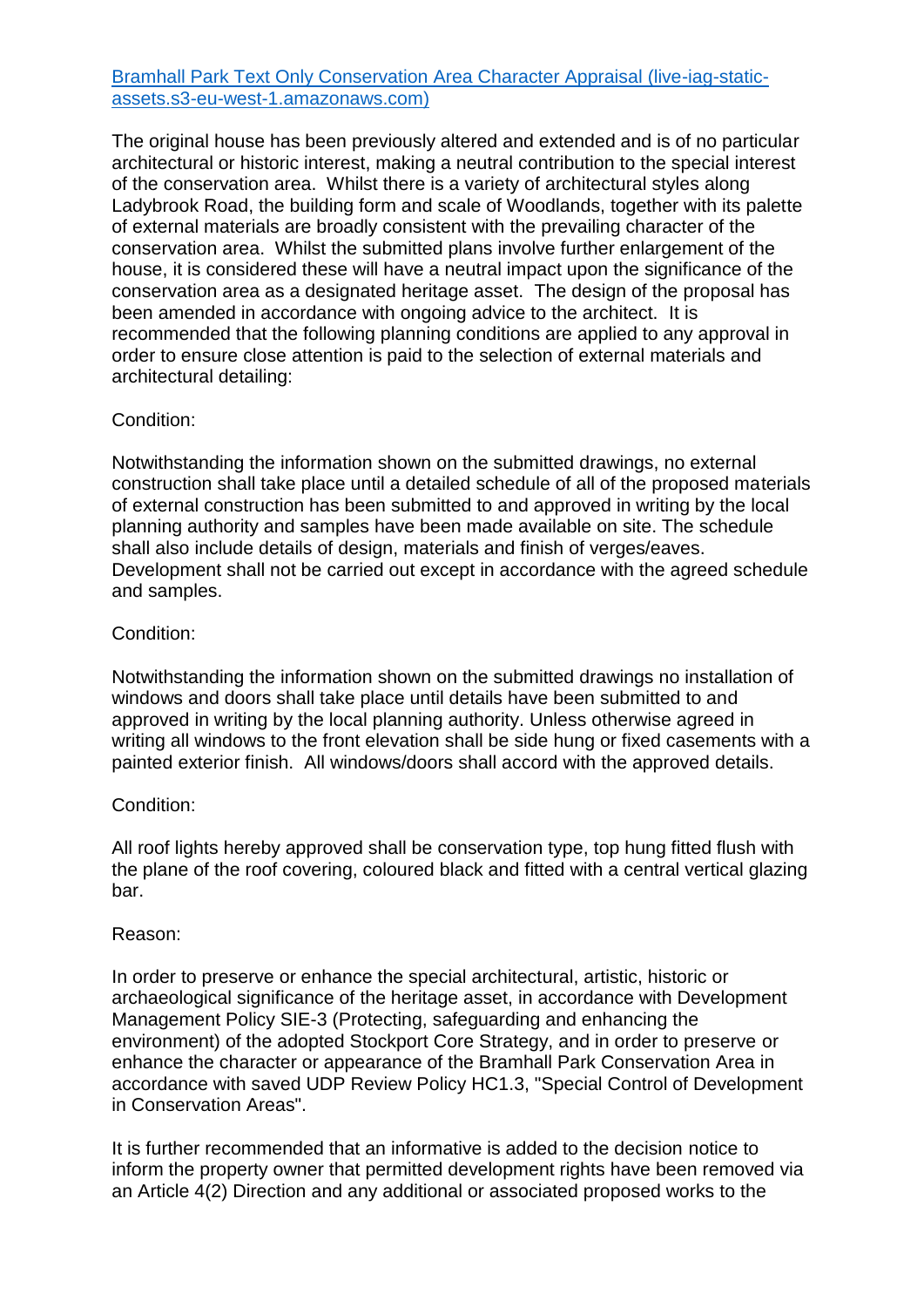building or within its curtilage may require planning permission. Trees within the site are protected by Tree Preservation Orders and any proposed works to trees will require permission from the Council."

## Arboriculture Officer:

In principle, the scheme as a whole will have a negative impact on several low amenity/biodiversity trees in the area. If the scheme is considered for approval then a detailed construction method statement is required if the joint owned tree is retained to overcome any negative impact on the trees. A landscaping plan should be considered for planting with appropriate species for the local environment. Protective fencing plan and an advisory restricting all access to the protected trees in the property and adjoining the property area will be required to limit any damage relating to tree issues. The following conditions are required if the scheme is approved;

## Condition:

No existing tree within the site shall be cut down, topped, lopped, uprooted, willfully damaged or willfully destroyed without the prior written approval of the local planning authority, with the exception of those indicated otherwise on the approved plan. Any hedgerows, woody plants or shrubbery removed without such consent or dying or being severely damaged or being seriously diseased, within 5 years of the development commencing, shall be replaced within the next planting season with trees of such size and species as may be approved in writing by the local planning authority.

### Condition:

No development shall take place until all existing trees on the site except those shown to be removed on the approved plans, have been fenced off in accordance with BS 5837:2012 "Trees in relation to construction - Recommendations". The fencing shall be retained during the period of construction and no work, excavation, tipping or stacking of materials shall take place within any such fence during the construction period.

#### Condition:

No development shall take place until details of all proposed tree planting, including the intended dates of planting, have been submitted to and approved in writing by the local planning authority. All tree planting shall be carried out in accordance with the approved details prior to the development being brought into use.

Highways Engineer: I write with respect to application DC/083441 and advise I have no concerns with the proposal.

#### Condition:

The extended driveway space shall not be brought into use until it has been provided in accordance with the approved drawing, hard surfaced (in tarmac, block paving or other non-loose material) and drained to a soakaway/SuDS system). The driveway shall thereafter be kept clear and remain available for parking of vehicles for the dwelling.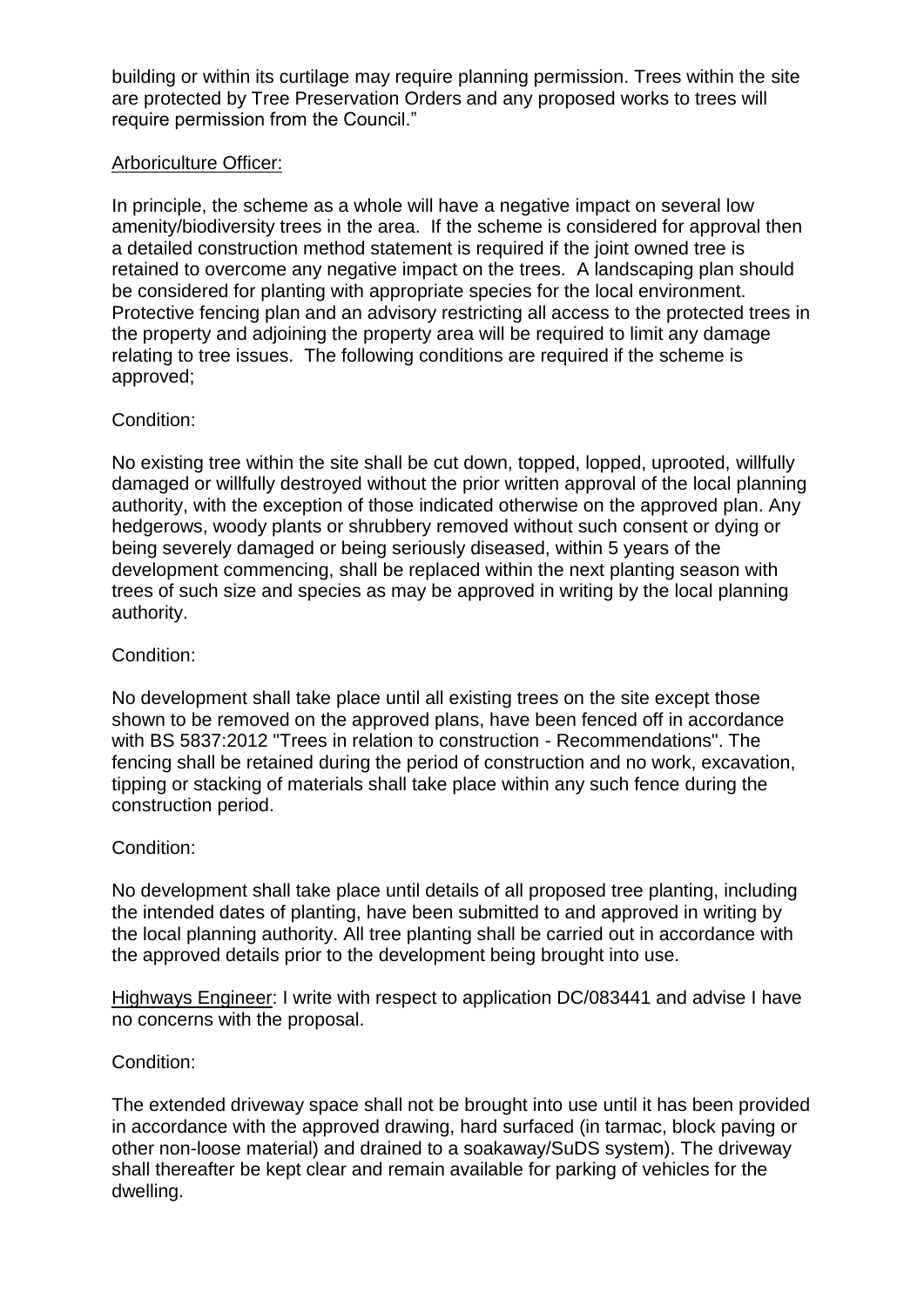## Reason:

To ensure that the driveway is of a safe and practical design, in accordance with Policies SD-6 'Adapting to the impacts of climate change', SIE-1 'Quality Places', T-1 Transport and Development', T-2 'Parking in Developments' and T-3 'Safety and Capacity on the Highway Network' of the Stockport Core Strategy DPD."

# **ANALYSIS**

This site lies within the Bramhall Park Conservation Area as identified on the Proposals Map of the SUDP Review and is subject to an Article 4(2) Direction that provides for special planning controls to assist the preservation and enhancement the special character and appearance of the Conservation Area.

The main issues of contention relate to scale and visual impact in relation to the existing house and the Bramhall Park Conservation Area, potential harm to the amenity of the neighbouring properties and harm to trees.

Policy HC1.3 provides the criteria for which development in Conservation Areas must be assessed against. The policy states that proposals within a Conservation Area will not be permitted unless the "siting, scale, design, materials and landscaping of the development are sympathetic to the site and surroundings". Proposals which fail to preserve or enhance the character of the conservation area will not be permitted. Policy SIE-3 requires clear and convincing justification in support of loss or harm to the significance of a heritage asset (which includes conservation areas), through alteration, destruction or development within its setting.

Policy CDH 1.8 states that extensions to residential properties are only permissible where they complement the existing dwelling in terms of design, scale and materials and do not adversely affect the character of the street scene. Policy SIE-1 recognises that specific regard should be had to the sites' context in relation to surrounding buildings and spaces. The Council require all development to be designed to a high standard in order that it makes a positive contribution to the provision of an attractive built environment. This does not mean that a new development has to exactly replicate the style and character of the existing building or its locality, but it should be harmonious with what is already there. The character of an area is reflected in the layout, massing, scale, height, style and materials of buildings and the spaces around them. Any extension or alteration to a property should:-

- Respect the form, shape, symmetry and proportions of the existing dwelling and compliment the character of the surrounding area (DESIGN)
- Generally appear subordinate in relation to the existing dwelling in terms of massing, scale and overall appearance (SCALE)
- Respect the architectural integrity of the existing dwelling. External materials and finishes should be durable and of good quality. They should be visually appropriate for their surroundings and sympathetic in terms of colour, texture and detail in relation to the existing dwelling (MATERIALS).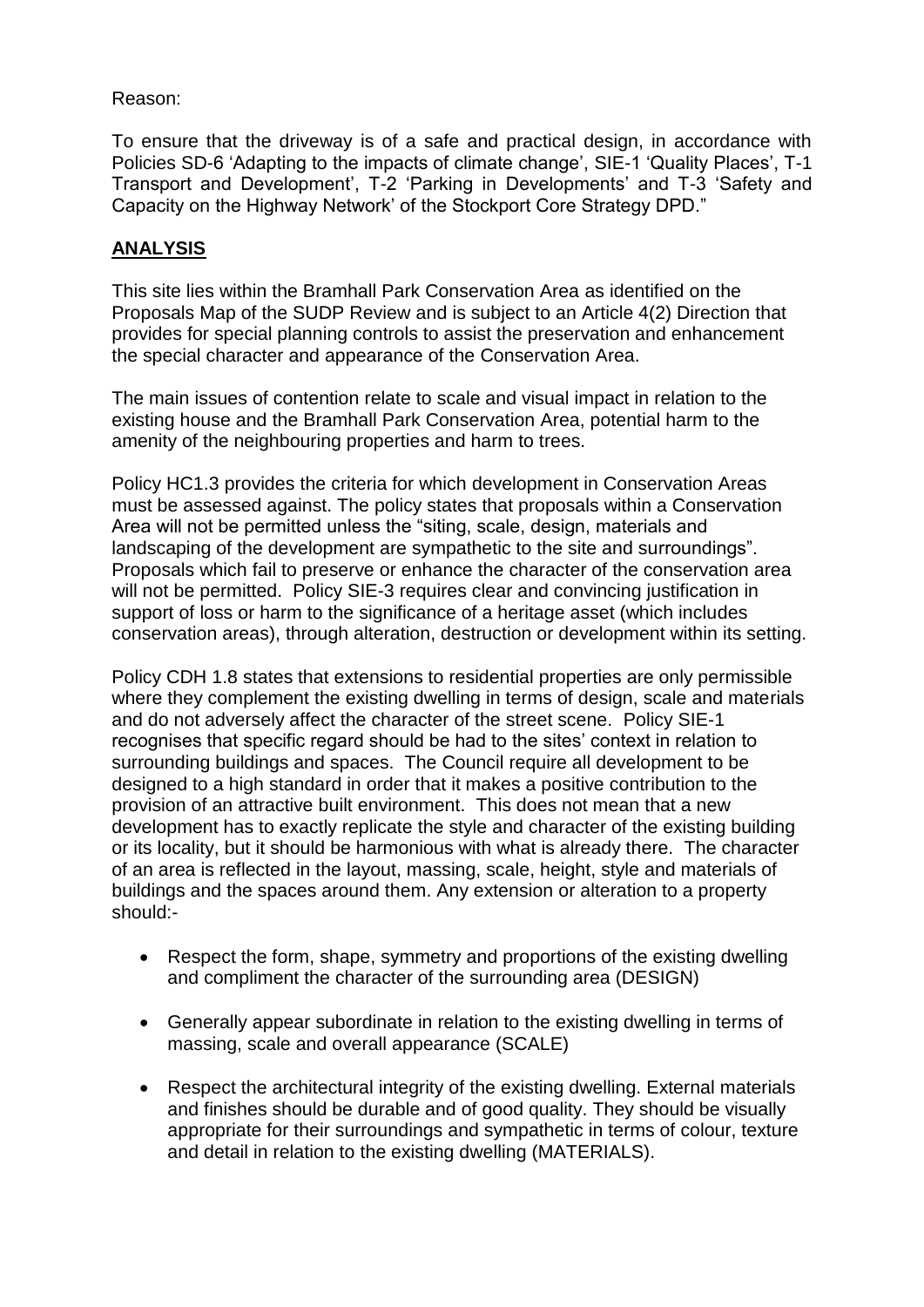Special attention should be given to matters such as siting, scale, height, massing, detailed design and appropriate use of materials. The Council wishes to protect the boroughs buildings and residential areas from unsympathetic changes by ensuring that new extensions are designed in context with their surroundings.

Extensions to the front of a property can often have the greatest visual impact. Front extensions should:

- Leave sufficient space between the extension and the front boundary of the house to retain the appearance of openness around the dwelling.
- Not be obtrusive, prominent features in the street scene.
- Respect the size and proportions of the existing house.
- Respect the architectural features, brickwork, stonework, colour and texture of the existing house.
- Front porches usually look best where the materials, glazing pattern and degree of roof pitch, match the existing house.
- Where there is a strong building line or an architectural cohesiveness to the street which would be broken, front extensions are unlikely to be acceptable.

A single storey side extension should respect the form and design of the existing dwelling with a roof design that complements the existing appearance. Rear extensions are sometimes visible from public areas and may be prominent for neighbours to the side and rear. Wall and roof materials should match those of the existing property. Rear extensions should respect the shape and form of the existing dwelling with a roof design that complements the existing appearance.

Where a two storey rear extension or first floor rear extension is proposed, these should be avoided where they would be site adjacent to a party boundary, particularly on the south facing side. Individual circumstances will influence the acceptability of such extensions but ideally they should be sited away from the boundary to ensure the outlook of neighbouring properties is not overly harmed and an unacceptable loss of daylight is no experienced."

Within the letters of objection received, concern is raised that the proposals would be too large and the appearance of the property would not be in keeping with the surrounding properties and the Bramhall Park Conservation Area.

Following concerns raised to the initial proposal, the scheme has been amended and reduced in scale. The single storey rear extension (North West corner) has been reduced from 5.6m to 4.0m projection. This change minimises the bulk of the singlestorey rear extension so that it would not be overly large. Whilst it would incorporate a flat roof, it would be sited to the sited to the rear elevation and not readily visible from public vantage points. Furthermore, it is considered that the use of a flat roof would minimise the massing of the extension and reduce the potential visual impact on, Woodbrook a neighbouring property.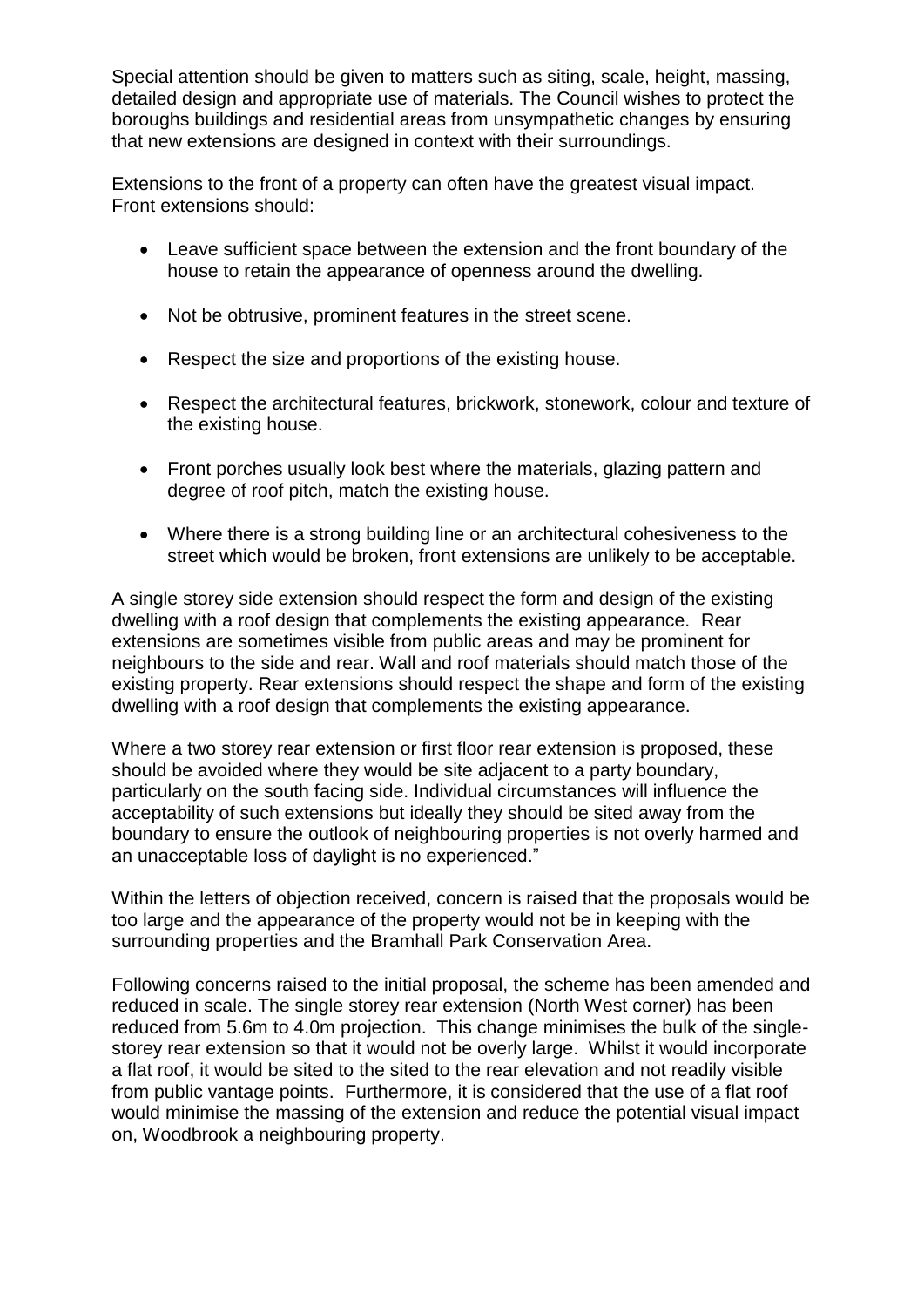Amendments have been made to omit the gable to the side (north) elevation of the part one storey part two storey front extension and change the roof design so that the plane of the roof is hipped and continuous from front to back. This change rationalises the roof form and reduces its bulk and massing. At first floor level the front extension would be set 0.3m behind the existing front elevation and would be subservient to it. At a ground floor level the forward projection would be 1.4m less than the projection of the existing single-storey front extension to be demolished. The front extension would maintain a generous area between the front of the extension and the front boundary to retain the appearance of openness around the dwelling.

The front elevations of the neighbouring properties are staggered and the extension would not extend beyond the line of Woodbank the neighbouring property to the north east. Furthermore, both the neighbouring properties Woodbrook and Oldwood have garages that project forward from the front elevation. As such, the front extension would not be an obtrusive, prominent feature within the street scene or the wider Conservation Area.

The two-storey rear extension would be set well away from the property boundaries and the pitched gable-end roof is an acceptable design in keeping with the existing dwelling. The proposed single-storey side extension would have a design that is in keeping with the architecture of the existing dwelling and the Conservation Area; noting the use of a lean to roof. Following concerns, materials have been amended to matching brickwork and white aluminium windows and doors to better match the materials used in the existing dwelling house. The design of the windows to the front elevation have been amended to ensure the cills/heads are horizontally aligned. This helps rationalise and visually integrate the various elements that comprise the front elevation. It is accepted that the extensions in their entirety are fairly substantial, however, the existing property is a large detached property set in spacious grounds with mature planting as shown in the photographs below.



*Figure 1: View of the front of Woodlands from Ladybrook Road*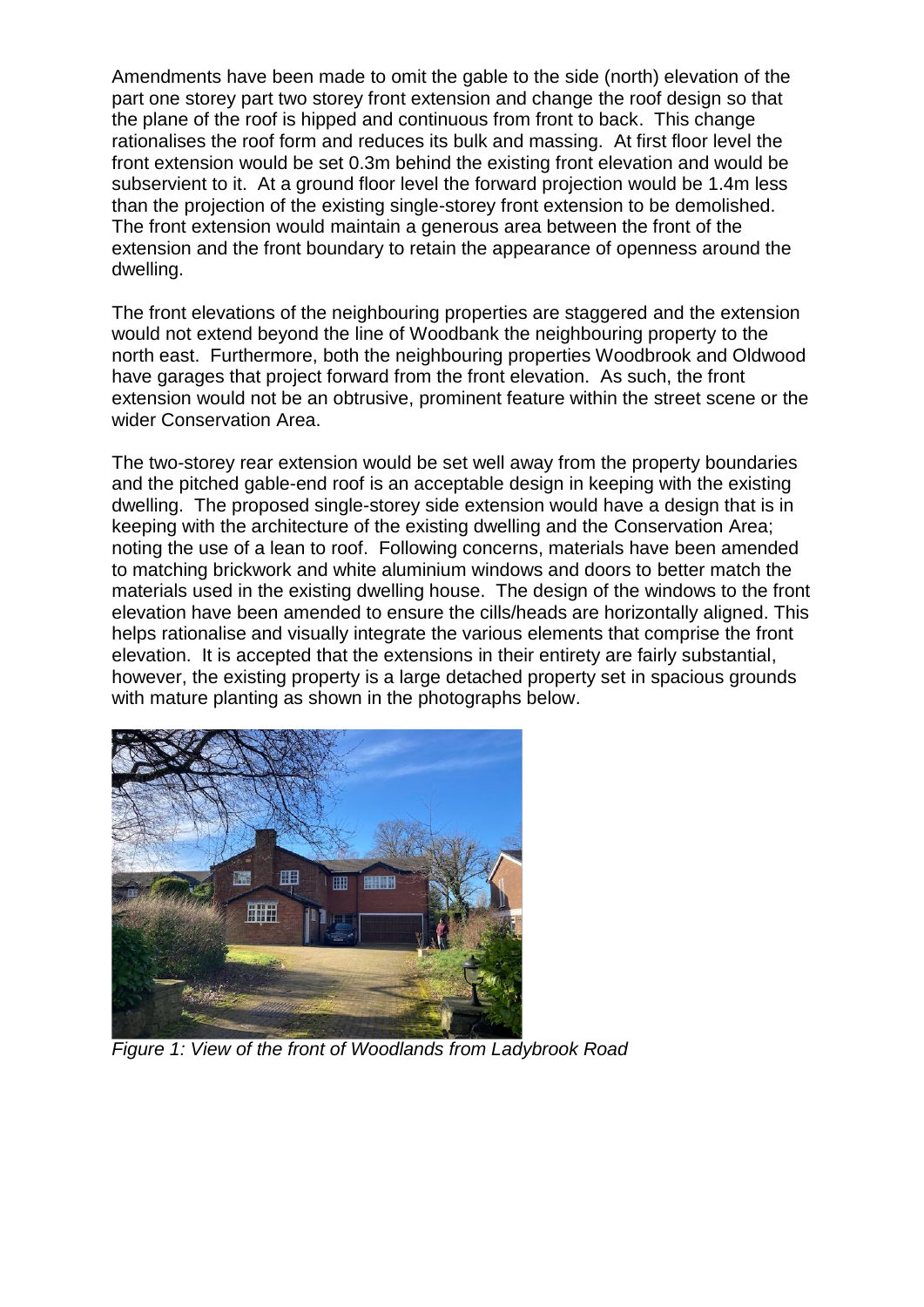

*Figure 2: Photograph of the rear garden* 



*Figure 3: Aerial view of Woodlands (source Google Earth)*

The majority of the site would remain undeveloped and the works would not result in overdevelopment of the plot. Following the amendments and reduction in scale, it is considered that the works are in proportion with the existing main dwellinghouse and would not be out of character with the existing dwelling and the wider Bramhall Park Conservation Area.

The Council's Conservation Officer has examined the proposals and considers that the building form and scale of Woodlands, together with the palette of external materials are broadly consistent with the prevailing character of the Conservation Area. He concludes that the further enlargement of the house would have a neutral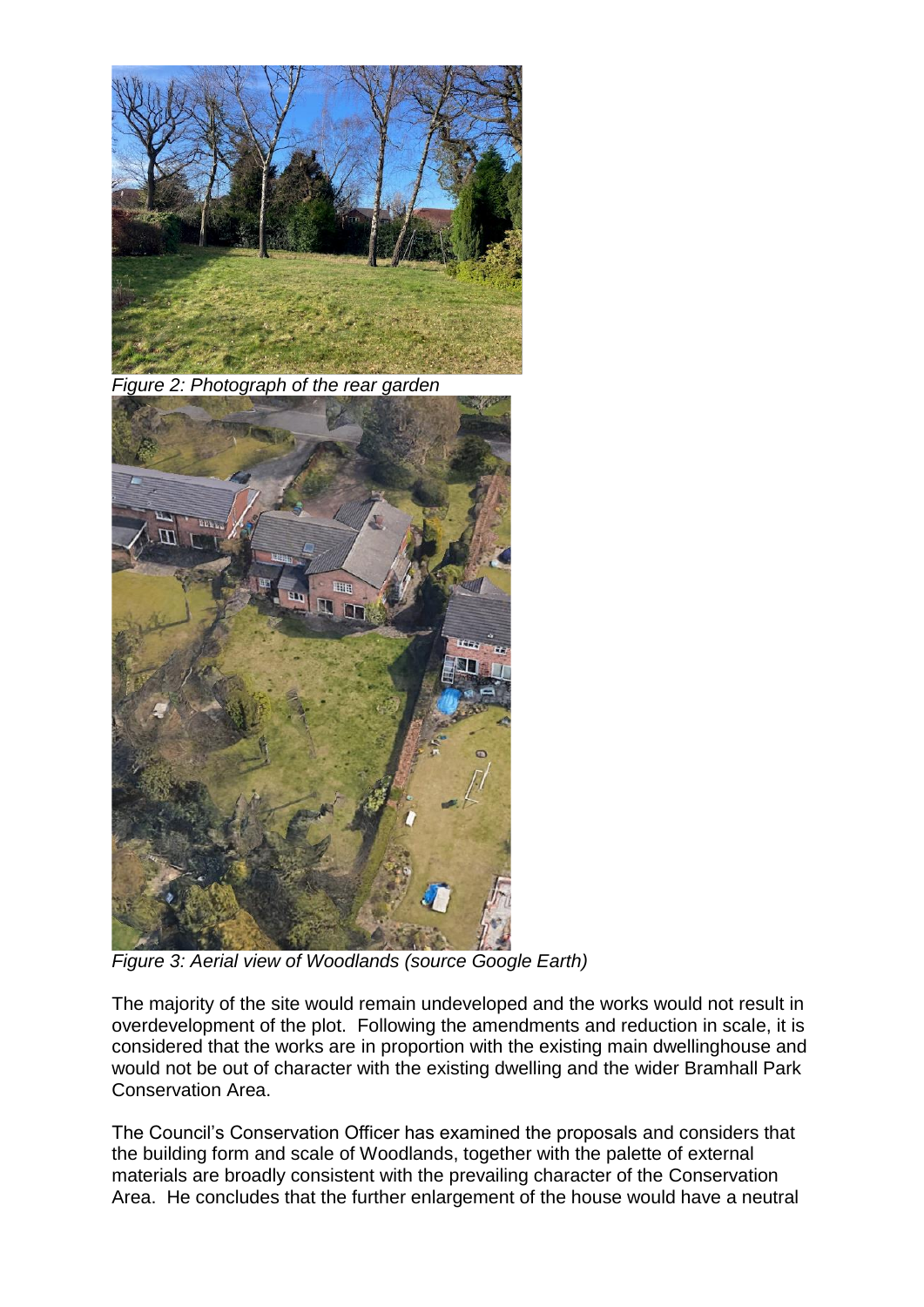impact on the Conservation Area subject to conditions relating to materials, door and window details and roof lights. As such, the impact of the proposals on the Bramhall Park Conservation Area is considered acceptable.

In view of the above, it is considered that the development would be in keeping with the existing dwelling and would not result in harm to the character or appearance of the Bramhall Park Conservation Area in accordance with Policies CDH1.8, HC1.3, SIE-1 and SIE-3 and accord with the 'Extensions and Alterations to Dwellings' SPD.

#### Neighbour Amenity

CDH1.8 states that extensions to residential properties are only permissible where they do not adversely harm the amenity of neighbours by reason of overlooking, overshadowing, visual intrusion or loss of privacy.

The 'Extensions and Alterations to Dwellings' SPD states that an extension which is sited close to a window belonging to a habitable room of a neighbouring dwelling or its private garden area, can create a poor living environment for the occupier in terms of overshadowing and intrusiveness. In determining planning applications for extensions the SPD advises that the most common problem can be the effect on the amenities of neighbouring properties. Poorly designed or overly large extensions can cause a loss of outlook, overshadowing or an overbearing impact to neighbouring properties. Extensions which cause an unacceptable loss of privacy or outlook to neighbouring properties, or look out of keeping with the character of the street, will be refused.

New extensions should not impose an unacceptable loss of privacy on the occupants of neighbouring dwellings. An unreasonable loss of privacy will often occur when windows of habitable room windows look into or overlook a principal window belonging to a habitable room of a neighbouring dwelling. A loss of privacy can also occur when windows look into or overlook private gardens belonging to a neighbouring dwelling.

Letters of objections from neighbouring properties have raised concern regarding harm to the amenities of neighbouring properties including loss of privacy and overlooking, the works being overbearing and loss of light.

No windows are proposed in the side elevations of the extensions facing Woodbrook. There do not appear to be any original, principle, habitable room windows to the side elevation of the neighbouring property. A new window is proposed in the side elevation of the existing dwelling at ground floor level, however, as there is a distance of over 1m to the property boundary and timber fencing on the property boundary measuring 1.7m high, it would not result in any undue overlooking or loss of privacy. Amendments have been made to reduce the depth of the singlestorey rear extension from 5.6m to 4m in depth and there is a distance of 1.1m from the property boundary with Woodbrook, which is in accordance with SPD guidance. Amendments to omit the gable and hip the roof of the part single/part two-storey front extension have reduced the bulk and massing and it is considered that this element would not have an overbearing impact.

Several windows are proposed in the side elevations of the extensions and the existing property facing Oldwood, the neighbouring property to the south west. There are no original, principle, habitable room windows to the side elevation of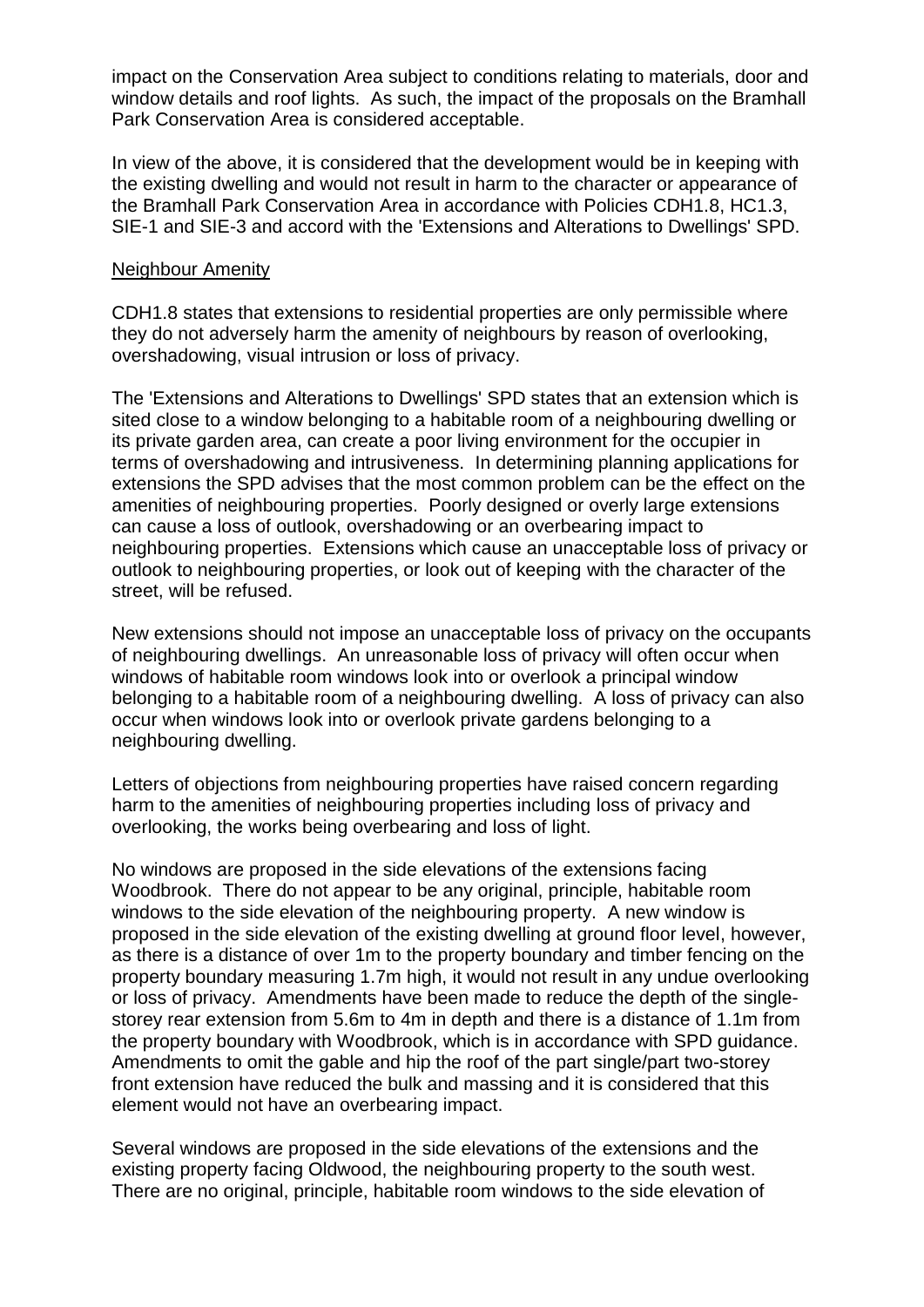Oldwood. Although amendments have been made to reduce the extent of the glazing compared to the previously withdrawn application (Ref. DC/080911) at ground floor level there would be three large full height windows and one other smaller window in the south west elevation and at first floor level there would be six windows. The windows in the south west elevation at first floor level would be conditioned to be obscure glazed to reduce opportunities for overlooking and loss of privacy to this neighbouring property. At ground floor level, given that the windows are over 1m from the property boundary and there is existing mature planting and fencing on the property boundary, the windows are not considered to result in any undue overlooking or loss of privacy to this neighbouring property. The two-storey rear extension would be 8.0m away from the property boundary with Oldwood and 8.5m away from the property boundary with Woodbrook. As such, the two-storey rear extension would not be overbearing or result in a loss of daylight to these neighbouring properties. Given the separation distances, the proposals would not adversely affect the amenities of neighbouring properties to the front or rear. Additional roof lights are proposed in the roofs of the extensions and in the existing property however these would not cause undue loss of amenity or privacy to any neighbouring property.

Overall the proposal would not unduly impact on the residential privacy or amenity of any surrounding property in accordance with Policies CDH1.8 and SIE-1.

## **Trees**

Trees within the site are protected by Tree Preservation Orders and any proposed works to trees require permission from the Council. Concerns were raised regarding potential harm to trees. The proposed development would involve the removal of several trees and shrubs of low quality due to their proximity to construction activity. An Arboricultural Impact Assessment with Tree Protection Measures accompanies the application. The tree protection measures contained within the report would be required by condition. The Council's Arboriculture Officer has reviewed the application and confirmed the impact on trees is acceptable subject to the conditions to protect existing trees and to provide details of tree planting. Further conditions would also be required to require a detailed construction method statement if the joint owned tree (T4 as shown in the Arboricultural Impact Assessment with Tree Protection Measures) is to be retained. If the tree was to be removed, permission would need to be agreed with the neighbour. A landscaping plan with appropriate species for the local environment would also be required by condition to mitigate the loss of trees/shrubs.

#### Parking & Highway Safety

The Council's adopted parking standards allows for a maximum of 2 parking spaces per dwelling. The proposal would extend the existing driveway to accommodate two vehicles. Concerns were raised that there would be a loss of green space due to the enlarged parking area however, the majority of the front garden would remain undeveloped. The highway engineers has raised no objections to the scheme subject to a condition regarding the materials to surface the extended driveway. The proposal is considered acceptable in terms of parking and highway safety.

#### **Conclusion**